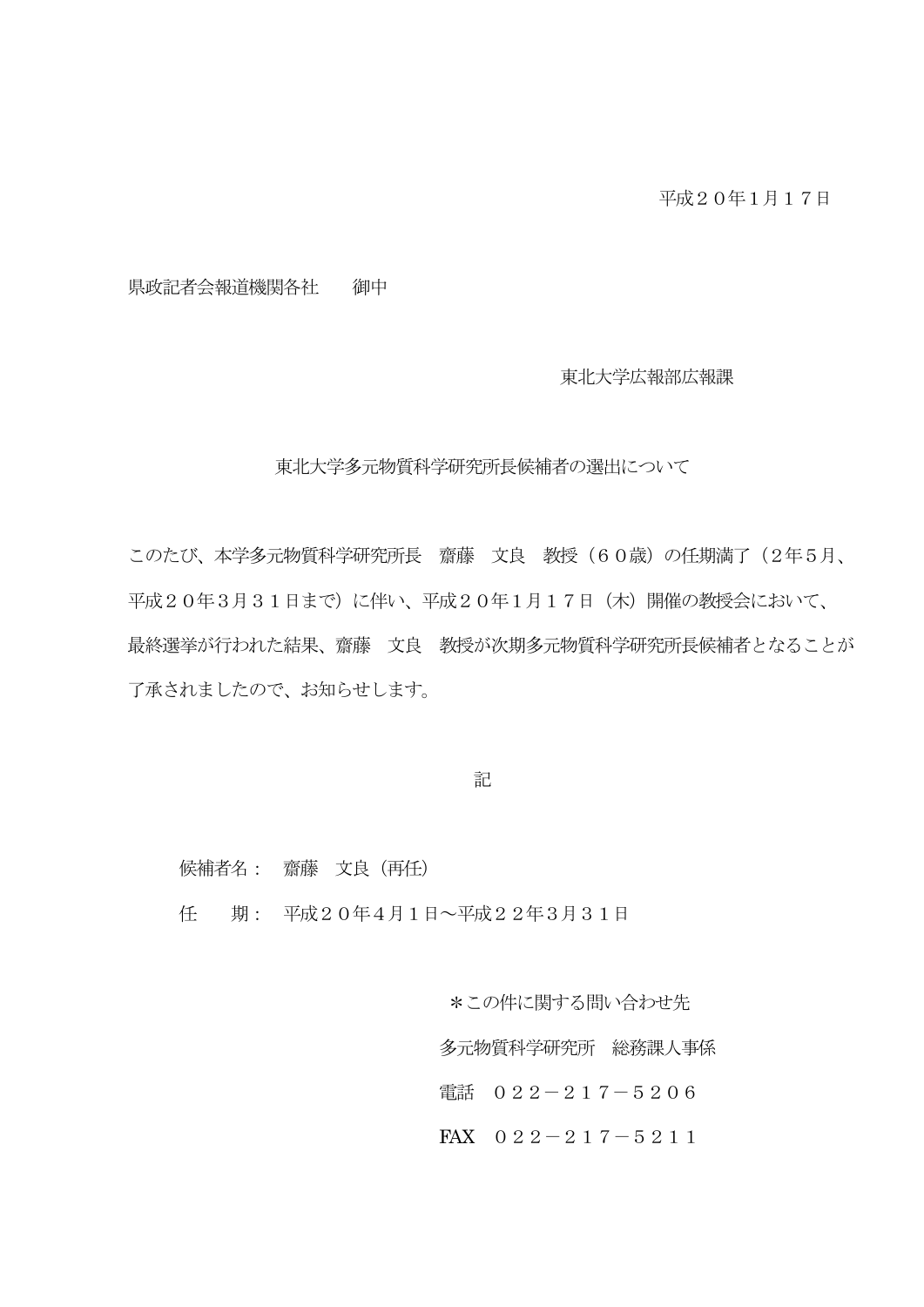```
 (ふりがな) さいとう ふみお
```

```
 候補者名: 齋 藤 文 良
```
任 期:平成20年4月1日~平成22年3月31日(2年)(再任)

- 生年月日:昭和22年11月26日(60歳)
- 出身地 :山形県山形市
- 部局名 :多元物質科学研究所

部門名 : 多元設計研究部門・物理プロセス設計研究分野

専門分野(専攻)名:粉体工学,資源工学

## 略 歴:

| 昭和45年    |      | 3月31日 |    | 山形大学工学部化学工学科卒業     |
|----------|------|-------|----|--------------------|
| 昭和47年    |      | 3月31日 |    | 山形大学大学院工学研究科修士課程修了 |
| 昭和47年    |      | 4月    | 1日 | 山形大学工学部助手          |
| 昭和49年    |      | 4月    | 1日 | 東北大学選鉱製錬研究所助手      |
| 昭和57年    |      | 3月1   | 0E | 東北大学工学博士           |
| 昭和57年    |      | 6月    | 1日 | 東北大学選鉱製錬研究所講師      |
| 昭和57年    |      | 7月    | 1日 | 横浜国立大学工学部講師        |
| 昭和62年    |      | 4月    | 1日 | 横浜国立大学工学部助教授       |
| 平成       | 元年 1 | $2$ 月 | 1日 | 東北大学選鉱製錬研究所助教授     |
| 平成 3年    |      | 4月    | 1日 | 東北大学選鉱製錬研究所教授      |
| 平成       | 4年   | 4月1   | 0E | 東北大学素材工学研究所教授      |
| 平成13年    |      | 4月    | 1日 | 東北大学多元物質科学研究所教授    |
| 平成15年    |      | 4月    | 1日 | 東北大学多元物質科学研究所副所長   |
| 平成17年11月 |      |       | 6日 | 東北大学多元物質科学研究所長     |
|          |      |       |    | (期間:平成20年3月31日まで)  |

主な研究業績:

- "Mechanochemical Synthesis of Hydroxyapatite from  $Ca(OH)_2 \cdot P_2O_5$ and  $CaO \cdot Ca(OH)_2 \cdot P_2O_5$  Mixtures", *J. Materials Science*, 35(2000)5401-5405.
- ・ "Effects of Quartz Addition on the Mechanochemical Dechlorination of Chlorobiphenyl by using CaO", Environmental Science & Technology, 35(2001)4933-4935.
- "Synthesis of a Visible-light Active  $TiO_{2-x}S_x$  Photocatalyst by Means of Mechanochemical Doping", J. American Ceramic Society, 87(2004)1161-1163.
- $\cdot$  "Photo-oxidation properties of nitrogen doped SrTiO<sub>3</sub> made by mechanical activation", Applied Catalysis B: Environmental, 52